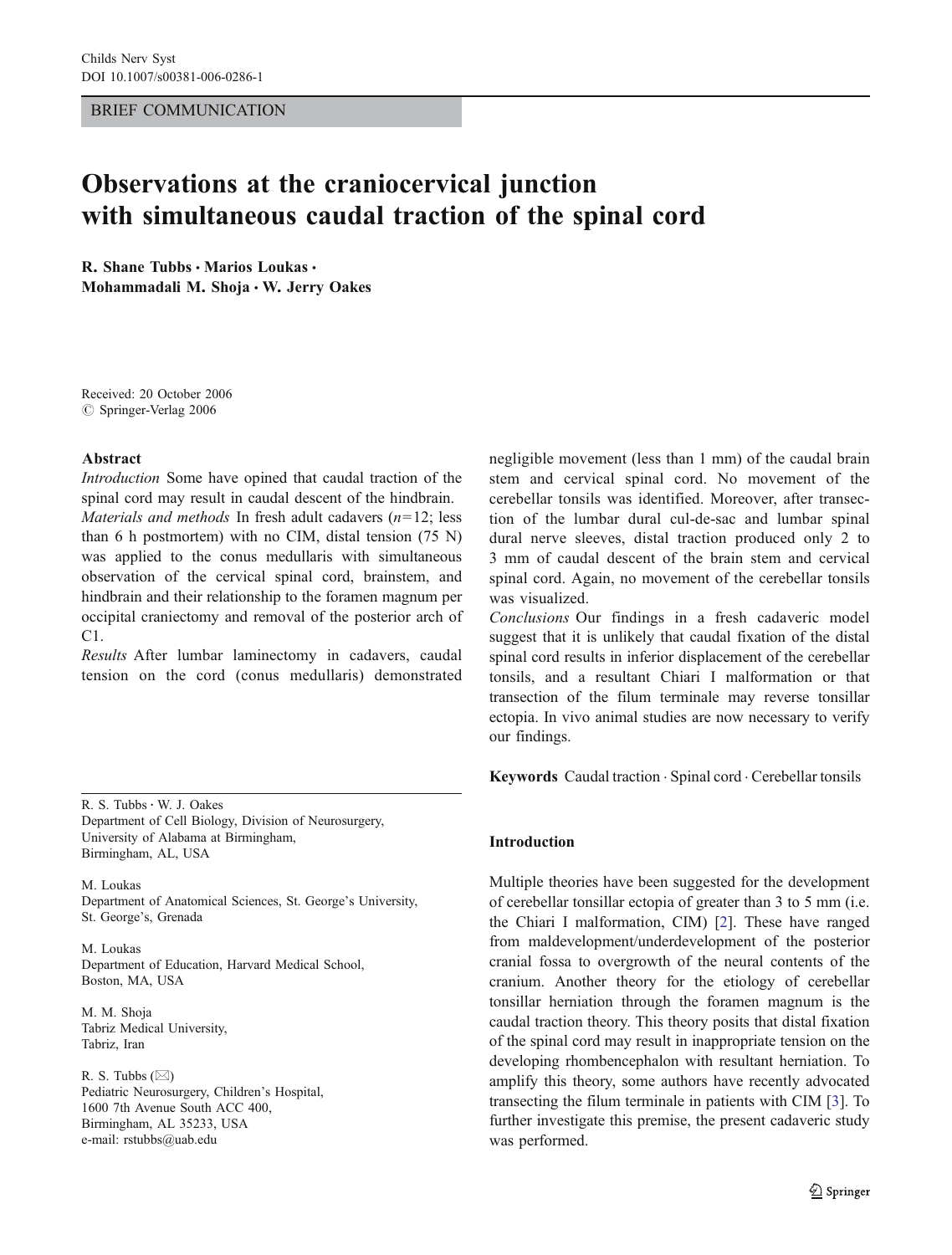## Materials and methods

In 12 fresh adult cadavers (less than 6 h postmortem), distal tension (75 N/16 lbs) utilizing a manual tension gauge (Lyman, Middletown, CT, USA) was applied to the conus medullaris with simultaneous observation of the cervical spinal cord, brainstem, and hindbrain (cerebellar tonsils) and their relationship to the foramen magnum (referenced to a metric ruler placed at the foramen magnum after the removal of the posterior arch of the atlas and 2 cm of the midline occiput; Fig. 1). The head and neck were maintained in a neutral position. This caudal force was used to simulate distal tethering of the spinal cord and was performed via a laminectomy over the conus medullaris. Alignment of these structures to the ruler placed at the craniocervical junction was measured both before and during the application of caudal tension to the spinal cord. In this cadaveric cohort, there were seven male and five female specimens with a mean age of 75 years (range 60 to 93 years). None of these specimens had gross pathologic involvement of the distal spinal cord, brain, or craniocervical junction. Also, none of these specimens



Fig. 1 Schematic drawing of the technique used in the current study. Note that the craniocervical junction has been exposed as well as the bone and dura mater overlying the conus medullaris

was found to harbor a CIM. Statistical differences between cadavers were measured using Student's t tests and significance was set at  $p < 0.05$ .

## Results

In all specimens, caudal tension (75 N/16 lbs) on the cord (conus medullaris) demonstrated negligible movement (<1 mm) of the caudal brain stem and cervical spinal cord. No movement of the cerebellar tonsils was identified. After transection of the lumbar dural cul-de-sac and lumbar spinal dural nerve sleeves, distal traction (75 N/16 lbs) produced only approximately 2 to 3 mm of caudal descent of the brain stem and cervical spinal cord. Again, no movement of the cerebellar tonsils was visualized. In these 12 cadavers, the conus medullaris terminated at T12 in one, L1 in four, L1-L2 disc space in five, and the upper edge of L2 in one. No fat was identified in the filum terminale of any of these cadavers, and there were no obvious skin manifestations of occult spinal dysraphism. No statistical difference was found between cadavers.

## **Discussion**

One of the earliest views of the pathogenesis of hindbrain hernia stated that tethering of the spinal cord may cause posterior fossa structures to be pulled inferiorly into the spinal canal. Regarding hindbrain herniation and patients with myelomeningocele, Goldstein and Kepes [[1\]](#page-2-0) found that in an animal model, distal traction of the spinal cord is dissipated over three to four spinal segments. In contrast, in a cadaveric study of the denticulate ligaments, we found that distal traction of the spinal cord resulted in movement of the cranially located spinal cord near the cervicothoracic junction after transection of all denticulate ligaments [[4\]](#page-2-0). Royo-Salvador et al. [[3\]](#page-2-0) have described three patients with CIM, two of these with syringomyelia, in whom symptoms were improved in two after transection of the filum terminale. Interestingly, these patients did not have a fatty infiltrated filum terminale, low conus medullaris, and were operated "without opening the dural sac." Interestingly, in a recent review of our entire lipomyelomeningocele population, we found a high incidence of an associated CIM [[5](#page-2-0)]. However, no significant difference was noted in the volume of these patients' posterior cranial fossa when compared to age-matched controls. One might speculate with a normal posterior cranial fossa volume that these patients' hindbrain hernia could be a result of their distally fixed spinal cord. However, our current study does not support this speculation.